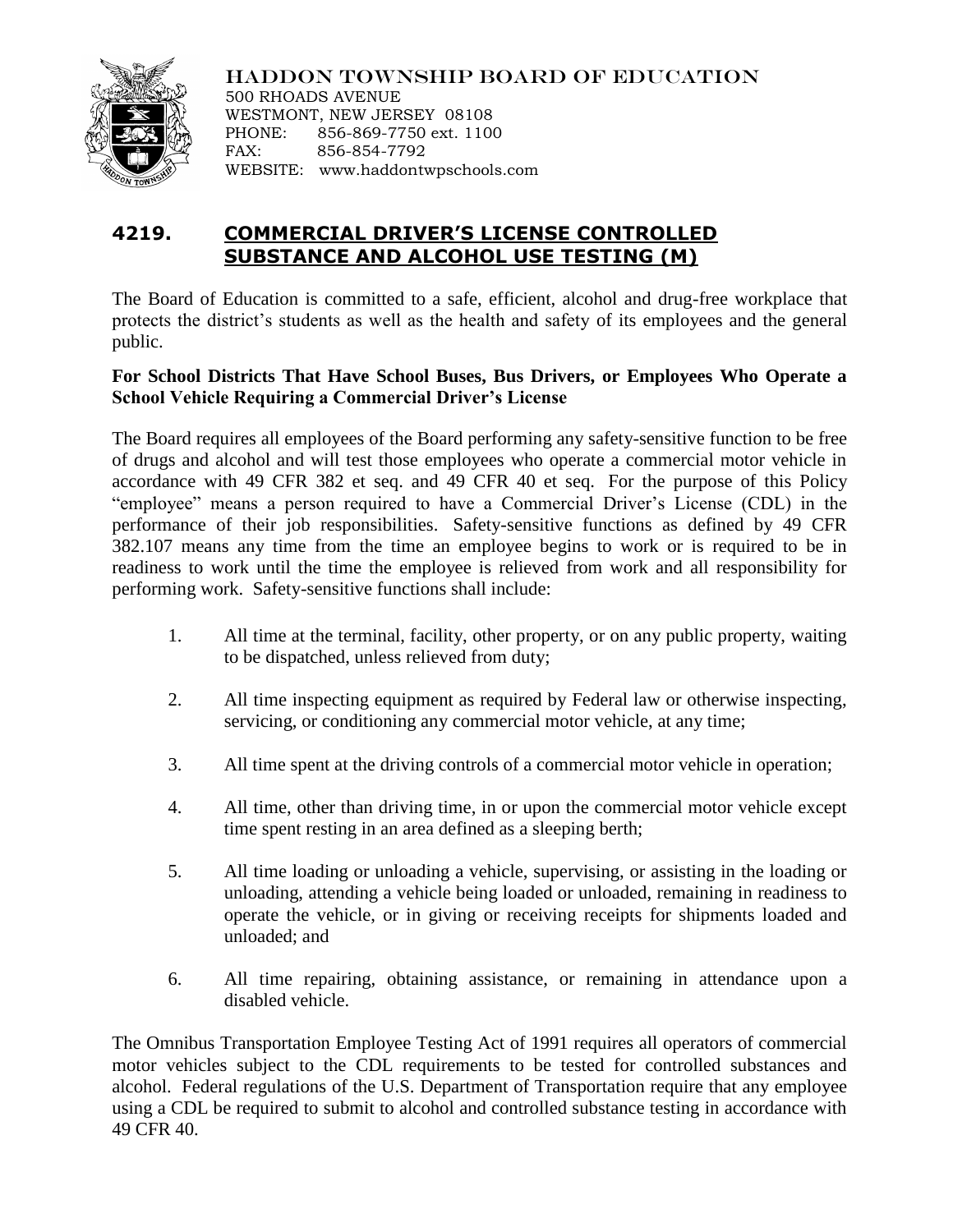The Board designates the School Business Administrator/Board Secretary as the Designated Employer Representative (DER) of the Board of Education. The Board may contract with a service agent to provide the testing services as required by Federal law. In the event the Board contracts with a service provider for transportation, the Board designee will ensure all transportation contractors comply with the drug and alcohol testing requirements of Policy 4219 pursuant to 49 CFR 382 et seq. and 49 CFR 40 et seq.

No employee at any work site will possess, manufacture, use, sell, or distribute any quantity of any controlled substance, lawful or unlawful, which in sufficient quantity could result in impaired performance, with the exception of substances administered by or under the instructions of a physician. No employee shall perform safety-sensitive functions within four hours after using alcohol and the district will not permit an employee that used alcohol within four hours of performing safety-sensitive functions to perform such functions if the district has actual knowledge of the use, in accordance with 49 CFR 392.5.

Violations

Any violation of this Policy may result in discipline, up to and including termination.

## Prohibited Substances

The presence of any of the controlled substances, listed in 49 CFR 40.87, in the body, as evidenced by the results of the initial screening and subsequent confirmatory analysis provided in this Policy, is prohibited for any employee assigned to a classification covered by this Policy. All cutoff concentrations shall be in accordance with 49 CFR 40.87. All test results shall be measured against the cutoff concentrations outlined in 49 CFR 40.87.

### Testing Procedures

All testing for controlled substances will be conducted in accordance with 49 CFR 40, Subparts A, B, C, D, E, F, G, H and I. The district will only test for drugs or classes of drugs in accordance with 49 CFR 40.85. Testing for alcohol will be conducted in accordance with 49 CFR 40, Subparts J, K, L, M and N.

### **Definitions**

"Alcohol use" means the drinking or swallowing of any beverage, liquid mixture or preparation (including medication), containing alcohol.

"Aliquot" means a fractional part of a specimen used for testing. It is taken as a sample representing the whole specimen.

"Confirmatory drug test" means a second analytical procedure performed on an aliquot of the original specimen to identify and quantify the presence of a specific drug or drug metabolite.

"Confirmed drug test" means a confirmation test result received by a Medical Review Officer (MRO) from a laboratory.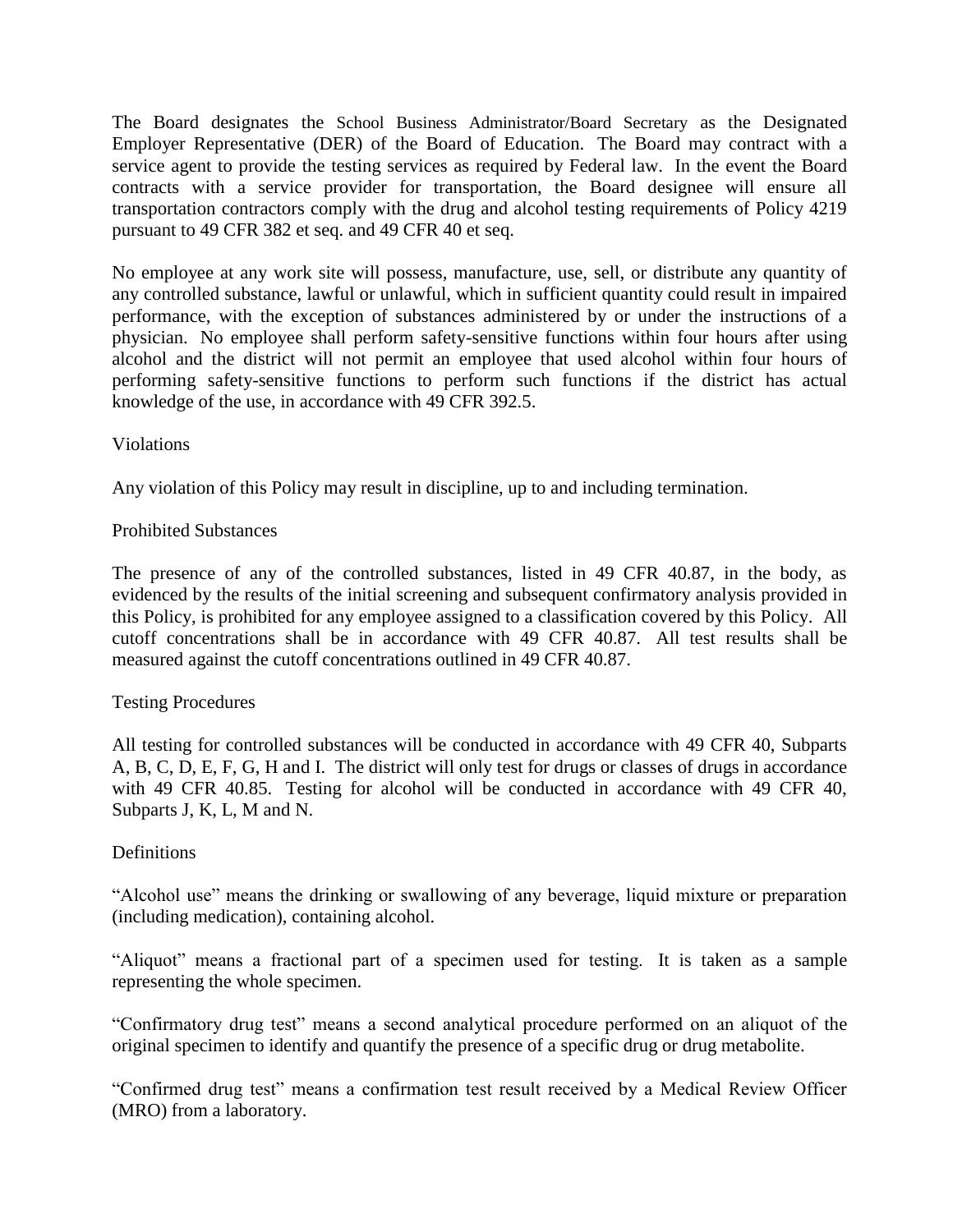"Controlled substances" means those substances identified in 49 CFR 40.85.

"CCF" means the Federal Drug Testing Custody and Control Form.

"Designated Employer Representative (DER)" is an employee of the district authorized to take immediate action(s) to remove employees from safety-sensitive duties, or cause employees to be removed from these covered duties, and to make required decisions in the testing and evaluation processes. The DER shall receive test results and other communications for the employer consistent with the requirements of this Policy and 49 CFR 40. Service agents cannot act as a DER.

"FMCSA" means Federal Motor Carrier Safety Administration.

"Initial drug test (also known as a "Screening drug test")" means the test used to differentiate a negative specimen from one that requires further testing for drugs or drug metabolites.

"Initial specimen validity test" means the first test used to determine if a urine specimen is adulterated, diluted, substituted, or invalid.

"Medical Review Officer (MRO)" is a licensed physician responsible for receiving and reviewing laboratory results generated by the district's drug testing program and evaluating medical explanations for certain drug test results.

"Possess" includes, but is not limited to, either in or on the driver's person, personal effects, motor vehicle, or areas substantially entrusted to the control of the driver.

"Service agent" is any person or entity, other than an employee of the Board, who provides services specified under 49 CFR 40 to the Board.

"Substance Abuse Professional (SAP)" is a person who evaluates employees who have violated a Federal or State drug and alcohol regulation and makes recommendations concerning education, treatment, follow-up testing, and aftercare. An individual permitted to act as a SAP must possess the credentials as outlined in 49 CFR 40.281.

"Work Site" means any motor vehicle, office, building, yard, or other location at which the driver is to perform work or any other school district property or at any school district event.

Categories of Testing

For the purpose of this Policy, the occurrence of the following circumstances/instances shall require an employee to submit to a controlled substance and alcohol screening:

1. Pre-Employment Testing

An individual who has applied for and has been selected to operate a Board vehicle shall, before beginning employment with the Board, submit to a controlled substance screening in conjunction with any required physical examination as per Policy 4160. Such screening shall be conducted in accordance with the procedures